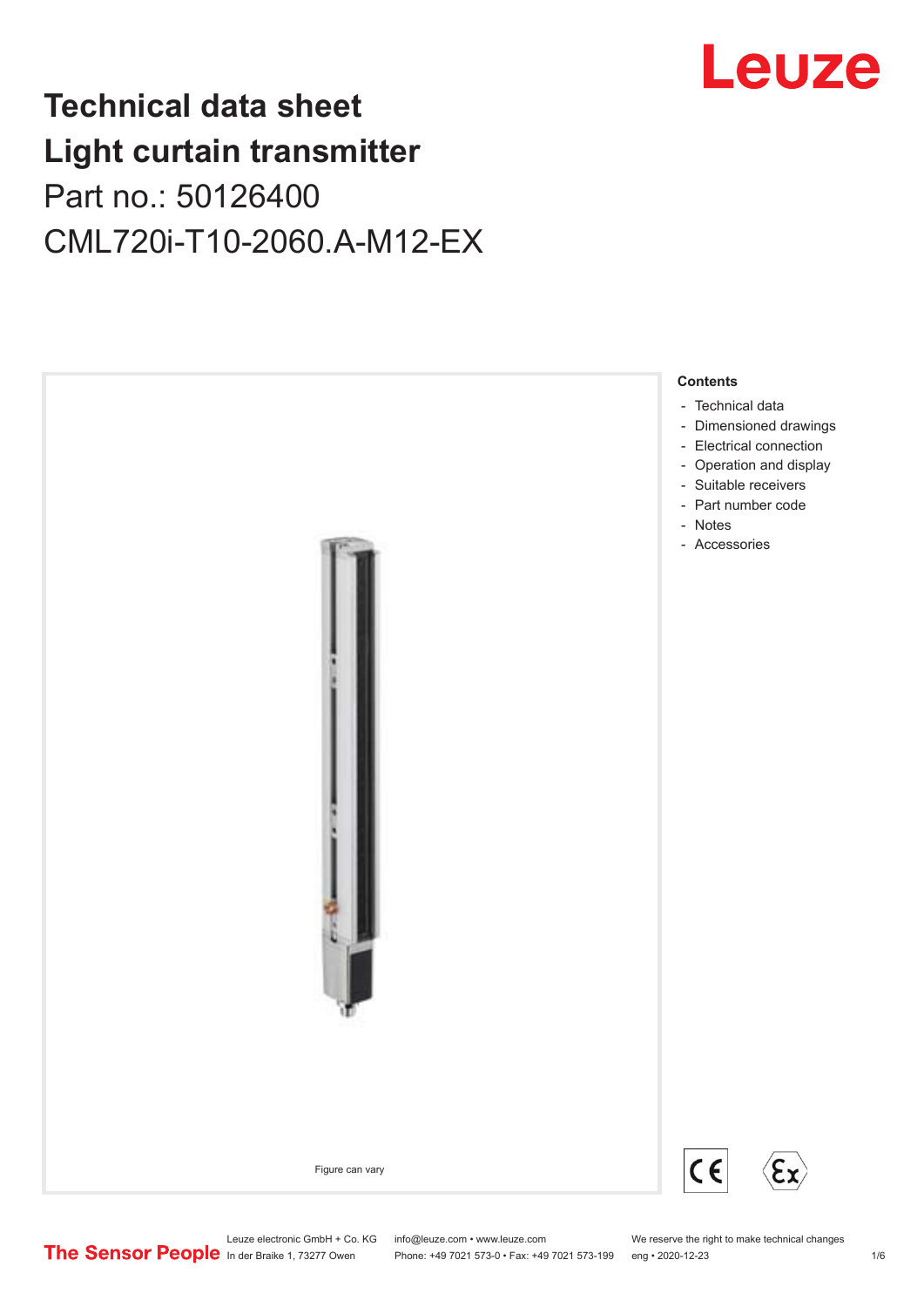### <span id="page-1-0"></span>**Technical data**

# Leuze

#### **Basic data**

| Series                                                | 720                                                                                       |  |  |
|-------------------------------------------------------|-------------------------------------------------------------------------------------------|--|--|
| <b>Operating principle</b>                            | Throughbeam principle                                                                     |  |  |
| Device type                                           | Transmitter                                                                               |  |  |
| <b>Contains</b>                                       | 2x BT-NC sliding block                                                                    |  |  |
| Application                                           | Object measurement                                                                        |  |  |
| <b>Special version</b>                                |                                                                                           |  |  |
| <b>Special version</b>                                | Crossed-beam scanning                                                                     |  |  |
|                                                       | Diagonal-beam scanning                                                                    |  |  |
|                                                       | Ex-protected                                                                              |  |  |
|                                                       | Parallel-beam scanning                                                                    |  |  |
| <b>Optical data</b>                                   |                                                                                           |  |  |
|                                                       |                                                                                           |  |  |
| <b>Operating range</b><br><b>Operating range</b>      | Guaranteed operating range<br>0.37m                                                       |  |  |
| <b>Operating range limit</b>                          | Typical operating range                                                                   |  |  |
| <b>Operating range limit</b>                          | 0.29m                                                                                     |  |  |
| <b>Measurement field length</b>                       | 2.060 mm                                                                                  |  |  |
| <b>Number of beams</b>                                | 206 Piece(s)                                                                              |  |  |
| Beam spacing                                          | 10 mm                                                                                     |  |  |
| <b>Light source</b>                                   | LED, Infrared                                                                             |  |  |
| <b>LED light wavelength</b>                           | 940 nm                                                                                    |  |  |
| Measurement data                                      |                                                                                           |  |  |
|                                                       | 20 mm                                                                                     |  |  |
|                                                       |                                                                                           |  |  |
| Minimum object diameter<br>Electrical data            |                                                                                           |  |  |
|                                                       |                                                                                           |  |  |
|                                                       | Polarity reversal protection<br>Short circuit protected                                   |  |  |
| <b>Protective circuit</b>                             | <b>Transient protection</b>                                                               |  |  |
|                                                       |                                                                                           |  |  |
| Performance data                                      |                                                                                           |  |  |
| Supply voltage $U_{\rm B}$                            | 18  30 V, DC                                                                              |  |  |
| <b>Residual ripple</b><br><b>Open-circuit current</b> | 0  15 %, From $U_{\rm B}$<br>0 435 mA, The specified values refer<br>mitter and receiver. |  |  |
| <b>Timing</b>                                         |                                                                                           |  |  |
|                                                       |                                                                                           |  |  |
| <b>Readiness delay</b>                                | to the entire package consisting of trans-<br>450 ms                                      |  |  |
| Cycle time<br><b>Connection</b>                       | 6.64 ms                                                                                   |  |  |
| <b>Number of connections</b>                          |                                                                                           |  |  |
|                                                       | 1 Piece(s)                                                                                |  |  |
| Plug outlet                                           | Axial                                                                                     |  |  |

| <b>Connection 1</b>       |                        |  |  |  |
|---------------------------|------------------------|--|--|--|
| <b>Function</b>           | Connection to receiver |  |  |  |
|                           | Sync-input             |  |  |  |
|                           | Voltage supply         |  |  |  |
| <b>Type of connection</b> | Connector              |  |  |  |
| <b>Thread size</b>        | M <sub>12</sub>        |  |  |  |
| <b>Type</b>               | Male                   |  |  |  |
| <b>Material</b>           | Metal                  |  |  |  |
| No. of pins               | $5 - pin$              |  |  |  |
| Encoding                  | A-coded                |  |  |  |

#### **Mechanical data**

| Design                         | Cubic                        |
|--------------------------------|------------------------------|
| Dimension (W x H x L)          | 30.7 mm x 40.3 mm x 2,093 mm |
| <b>Housing material</b>        | Metal                        |
| <b>Metal housing</b>           | Aluminum                     |
| Lens cover material            | Plastic                      |
| <b>Housing color</b>           | Silver                       |
| <b>Type of fastening</b>       | Groove mounting              |
|                                | Via optional mounting device |
|                                |                              |
| <b>Operation and display</b>   |                              |
| Type of display                | LED                          |
| <b>Number of LEDs</b>          | 1 Piece(s)                   |
|                                |                              |
| <b>Environmental data</b>      |                              |
| Ambient temperature, operation | $-3060 °C$                   |
| Ambient temperature, storage   | $-40$ 70 °C                  |
|                                |                              |
| <b>Ex specification</b>        |                              |
| Ex-zone                        | 2                            |
|                                | 22                           |
|                                |                              |
| Ex device group                | $\mathbf{II}$                |
|                                |                              |
| <b>Certifications</b>          |                              |
| Degree of protection           | IP 65                        |
| <b>Protection class</b>        | III                          |
| <b>Standards applied</b>       | IEC 60947-5-2                |
|                                |                              |
| <b>Classification</b>          |                              |
| <b>Customs tariff number</b>   | 90314990                     |
| eCl@ss 5.1.4                   | 27270910                     |
| eCl@ss 8.0                     | 27270910                     |
| eCl@ss 9.0                     | 27270910                     |
| eCl@ss 10.0                    | 27270910                     |
| eCl@ss 11.0                    | 27270910                     |
| <b>ETIM 5.0</b>                | EC002549                     |
| <b>ETIM 6.0</b>                | EC002549                     |

Leuze electronic GmbH + Co. KG info@leuze.com • www.leuze.com We reserve the right to make technical changes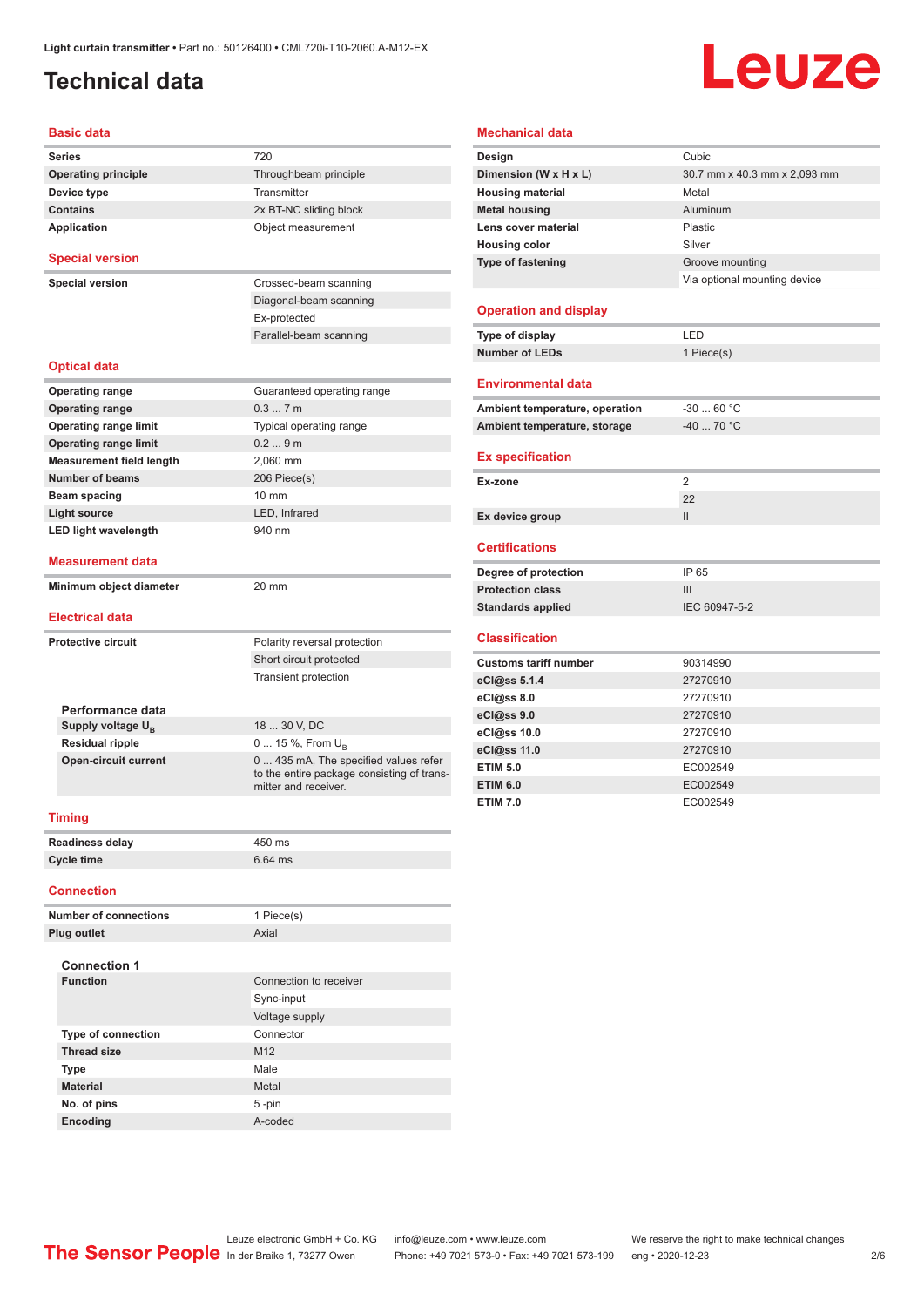### <span id="page-2-0"></span>**Dimensioned drawings**

All dimensions in millimeters



L Profile length 2088 mm

T Transmitter R Receiver



- A Beam spacing 10 mm
- B Measurement field length 2060 mm
- F M6 thread
- G Fastening groove

- X3
- A PWR / SW IN / OUT B BUS IN / OUT

Leuze electronic GmbH + Co. KG info@leuze.com • www.leuze.com We reserve the right to make technical changes<br>
The Sensor People in der Braike 1, 73277 Owen Phone: +49 7021 573-0 • Fax: +49 7021 573-199 eng • 2020-12-23

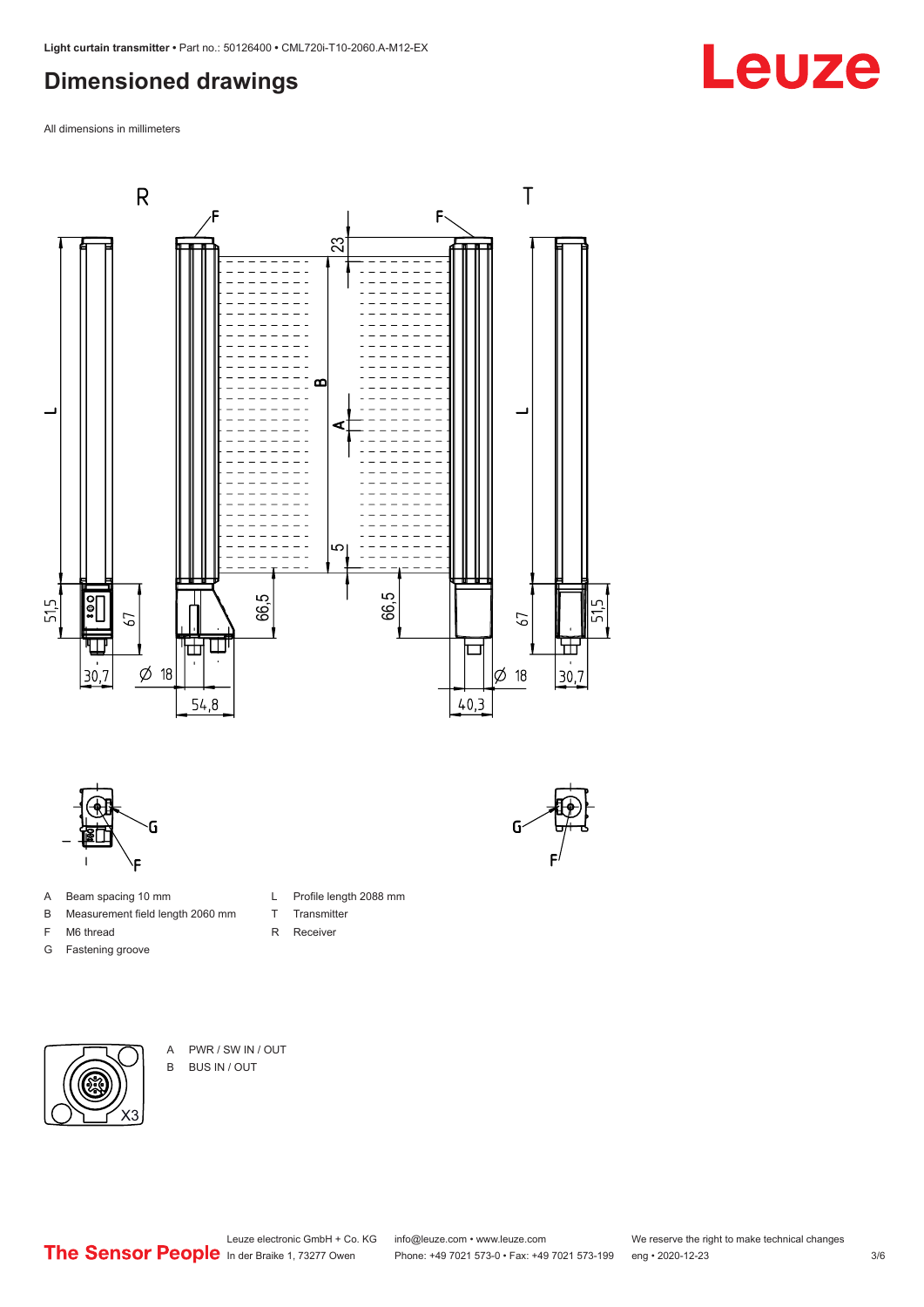### <span id="page-3-0"></span>**Electrical connection**

# Leuze

#### **Connection 1**

| <b>Function</b>           | Connection to receiver |  |
|---------------------------|------------------------|--|
|                           | Sync-input             |  |
|                           | Voltage supply         |  |
| <b>Type of connection</b> | Connector              |  |
| <b>Thread size</b>        | M12                    |  |
| <b>Type</b>               | Male                   |  |
| <b>Material</b>           | Metal                  |  |
| No. of pins               | $5$ -pin               |  |
| Encoding                  | A-coded                |  |

#### **Pin Pin assignment**

|                | <b>FE/SHIELD</b> |  |
|----------------|------------------|--|
| $\overline{2}$ | V+               |  |
| 3              | <b>GND</b>       |  |
| $\overline{4}$ | RS 485 Tx+       |  |
|                | RS 485 Tx-       |  |



2

### **Operation and display**

| <b>LED</b> | Display                                      | <b>Meaning</b>                                           |
|------------|----------------------------------------------|----------------------------------------------------------|
|            | Green, continuous light                      | Continuous mode                                          |
|            | Off                                          | No communication with the receiver / waiting for trigger |
|            | green, flashing in sync with the measurement | Measurement frequency display                            |

#### **Suitable receivers**

| Part no. | <b>Designation</b>               | <b>Article</b>         | <b>Description</b>                                                                                   |
|----------|----------------------------------|------------------------|------------------------------------------------------------------------------------------------------|
| 50126369 | CML720i-R10-<br>2060.A/CN-M12-EX | Light curtain receiver | Operating range: 0.3  7 m<br>Interface: CANopen, IO-Link<br>Connection: Connector, M12, Axial, 8-pin |

#### **Part number code**

Part designation: **CML7XXi-YZZ-AAAA.BCCCDDD-EEEFFF**

| <b>Operating principle</b><br>Measuring light curtain               |
|---------------------------------------------------------------------|
| <b>Series</b><br>720i: 720i series<br>730i: 730i series             |
| Device type<br>T: transmitter<br>R: receiver                        |
| Beam spacing<br>$05:5$ mm<br>10:10 mm<br>20:20 mm<br>40:40 mm       |
| Measurement field length [mm], dependent on beam spacing            |
| Equipment<br>A: connector outlet, axial<br>R: rear connector outlet |
|                                                                     |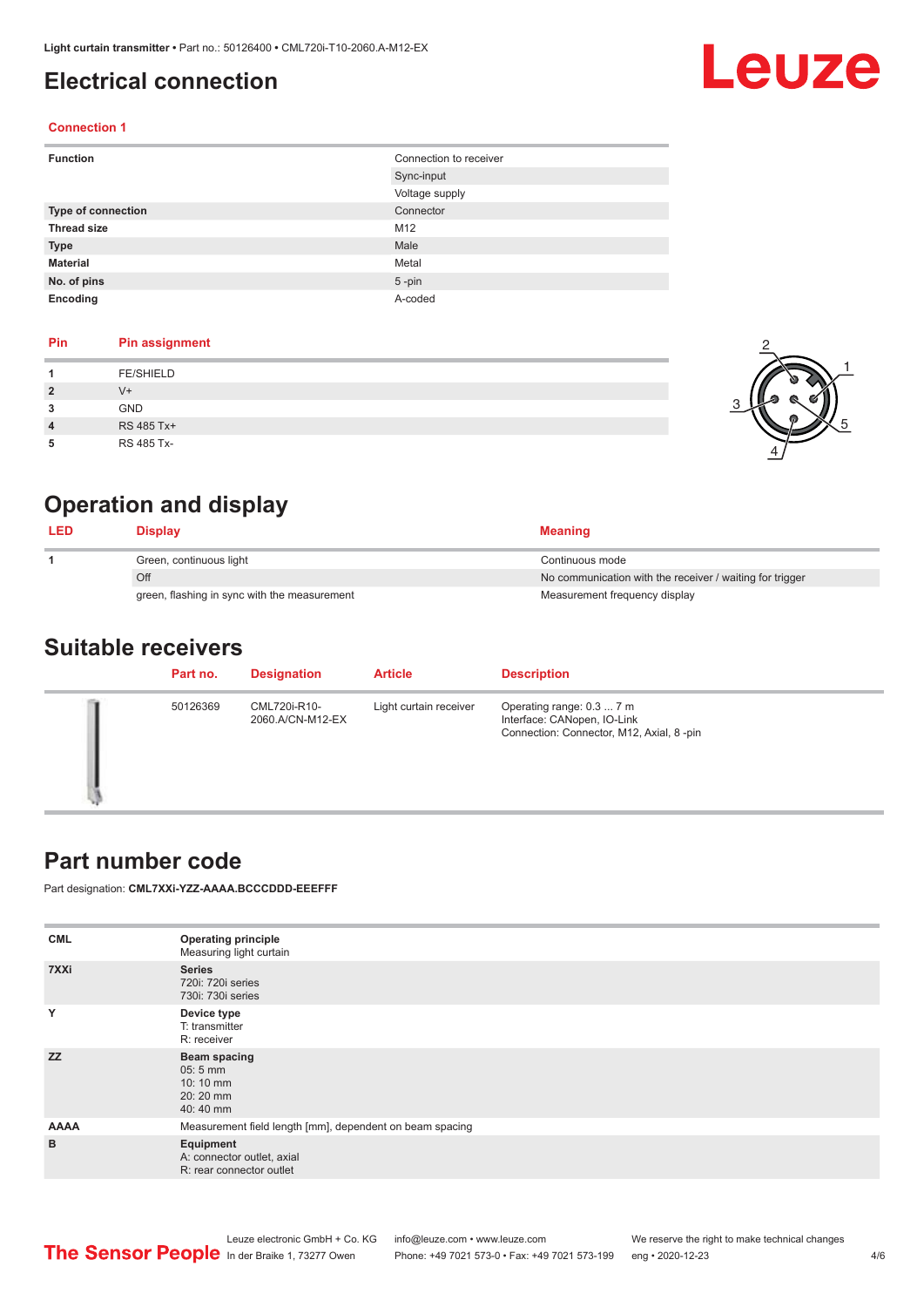#### <span id="page-4-0"></span>**Part number code**



| $_{\rm ccc}$ | Interface<br>L: IO-Link<br>/CN: CANopen<br>/PB: PROFIBUS<br>/PN: PROFINET<br>/CV: Analog current and voltage output<br>/D3: RS 485 Modbus |
|--------------|-------------------------------------------------------------------------------------------------------------------------------------------|
| <b>DDD</b>   | <b>Special equipment</b><br>-PS: Power Setting                                                                                            |
| EEE          | <b>Electrical connection</b><br>M12: M12 connector                                                                                        |
| FFF          | -EX: Explosion protection                                                                                                                 |
| <b>Note</b>  |                                                                                                                                           |
| $\bullet$    | $\&$ A list with all available device types can be found on the Leuze website at www.leuze.com.                                           |

#### **Notes**

| Observe intended use!                                                                                                                                                                                                            |
|----------------------------------------------------------------------------------------------------------------------------------------------------------------------------------------------------------------------------------|
| $\%$ This product is not a safety sensor and is not intended as personnel protection.<br>$\&$ The product may only be put into operation by competent persons.<br>$\%$ Only use the product in accordance with its intended use. |

| <b>For UL applications:</b> |  |
|-----------------------------|--|
|-----------------------------|--|

ª For UL applications, use is only permitted in Class 2 circuits in accordance with the NEC (National Electric Code).

ª These proximity switches shall be used with UL Listed Cable assemblies rated 30V, 0.5A min, in the field installation, or equivalent (categories: CYJV/ CYJV7 or PVVA/PVVA7)

#### **Accessories**

Connection technology - Interconnection cables

|   |             | Part no. | <b>Designation</b>                     | <b>Article</b>        | <b>Description</b>                                                                                                                                                                                                                                    |
|---|-------------|----------|----------------------------------------|-----------------------|-------------------------------------------------------------------------------------------------------------------------------------------------------------------------------------------------------------------------------------------------------|
| § | ⊕<br>m<br>經 | 50129781 | <b>KDS DN-M12-5A-</b><br>M12-5A-P3-050 | Interconnection cable | Suitable for interface: IO-Link, DeviceNet, CANopen<br>Connection 1: Connector, M12, Axial, Female, A-coded, 5-pin<br>Connection 2: Connector, M12, Axial, Male, A-coded, 5-pin<br>Shielded: Yes<br>Cable length: 5,000 mm<br>Sheathing material: PUR |